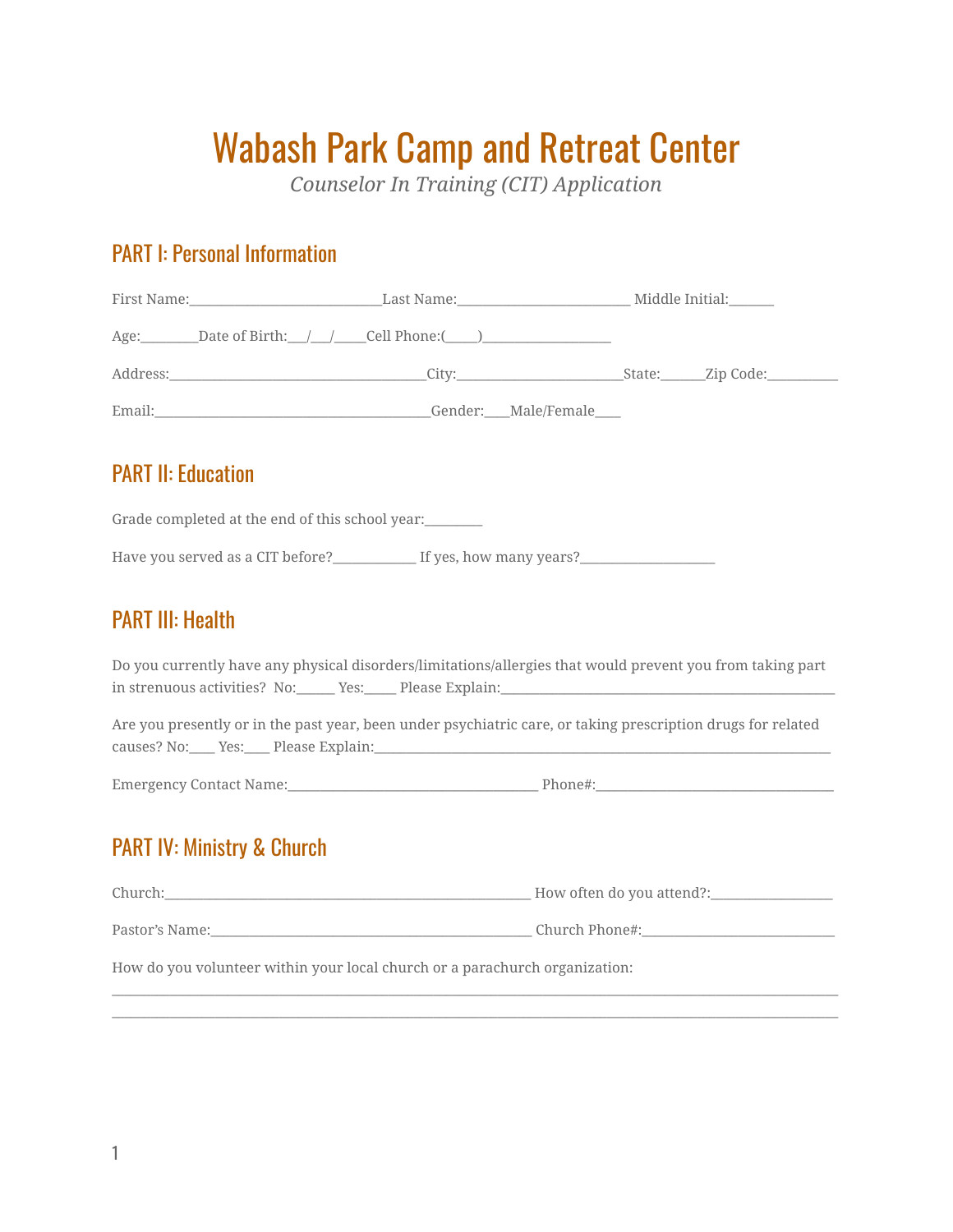#### PART V: References

Please provide the attached reference form to your Pastor or Youth Leader.

#### PART VI: Spiritual

Have you accepted Jesus Christ as your Lord and Savior?\_\_\_\_\_\_\_\_\_\_\_\_\_\_\_\_\_\_\_\_\_\_\_\_\_

\_\_\_\_\_\_\_\_\_\_\_\_\_\_\_\_\_\_\_\_\_\_\_\_\_\_\_\_\_\_\_\_\_\_\_\_\_\_\_\_\_\_\_\_\_\_\_\_\_\_\_\_\_\_\_\_\_\_\_\_\_\_\_\_\_\_\_\_\_\_\_\_\_\_\_\_\_\_\_\_\_\_\_\_\_\_\_\_\_\_\_\_\_\_\_\_\_\_\_\_\_\_\_\_\_\_\_\_\_\_\_\_

\_\_\_\_\_\_\_\_\_\_\_\_\_\_\_\_\_\_\_\_\_\_\_\_\_\_\_\_\_\_\_\_\_\_\_\_\_\_\_\_\_\_\_\_\_\_\_\_\_\_\_\_\_\_\_\_\_\_\_\_\_\_\_\_\_\_\_\_\_\_\_\_\_\_\_\_\_\_\_\_\_\_\_\_\_\_\_\_\_\_\_\_\_\_\_\_\_\_\_\_\_\_\_\_\_\_\_\_\_\_\_\_\_

From your perspective, What is the Bible?\_\_\_\_\_\_\_\_\_\_\_\_\_\_\_\_\_\_\_\_\_\_\_\_\_\_\_\_\_\_\_\_\_\_\_\_\_\_\_\_\_\_\_\_\_\_\_\_\_\_\_\_\_\_\_\_\_\_\_\_\_\_\_\_\_\_\_\_\_

What are you doing on a daily basis to grow your faith?\_\_\_\_\_\_\_\_\_\_\_\_\_\_\_\_\_\_\_\_\_\_\_\_\_\_\_\_\_\_\_\_\_\_\_\_\_\_\_\_\_\_\_\_\_\_\_\_\_\_\_\_\_\_\_

#### PART VII: Availability

2022 Camp Dates-- Please indicate which week(s) you would be willing to serve as a CIT

| Explorer Camp I  | June 6 - 11  | Grades 4 - 6 |
|------------------|--------------|--------------|
| Explorer Camp II | June 20 - 25 | Grades 4 - 6 |
| Base Camp        | July $7 - 9$ | Grades 1 - 3 |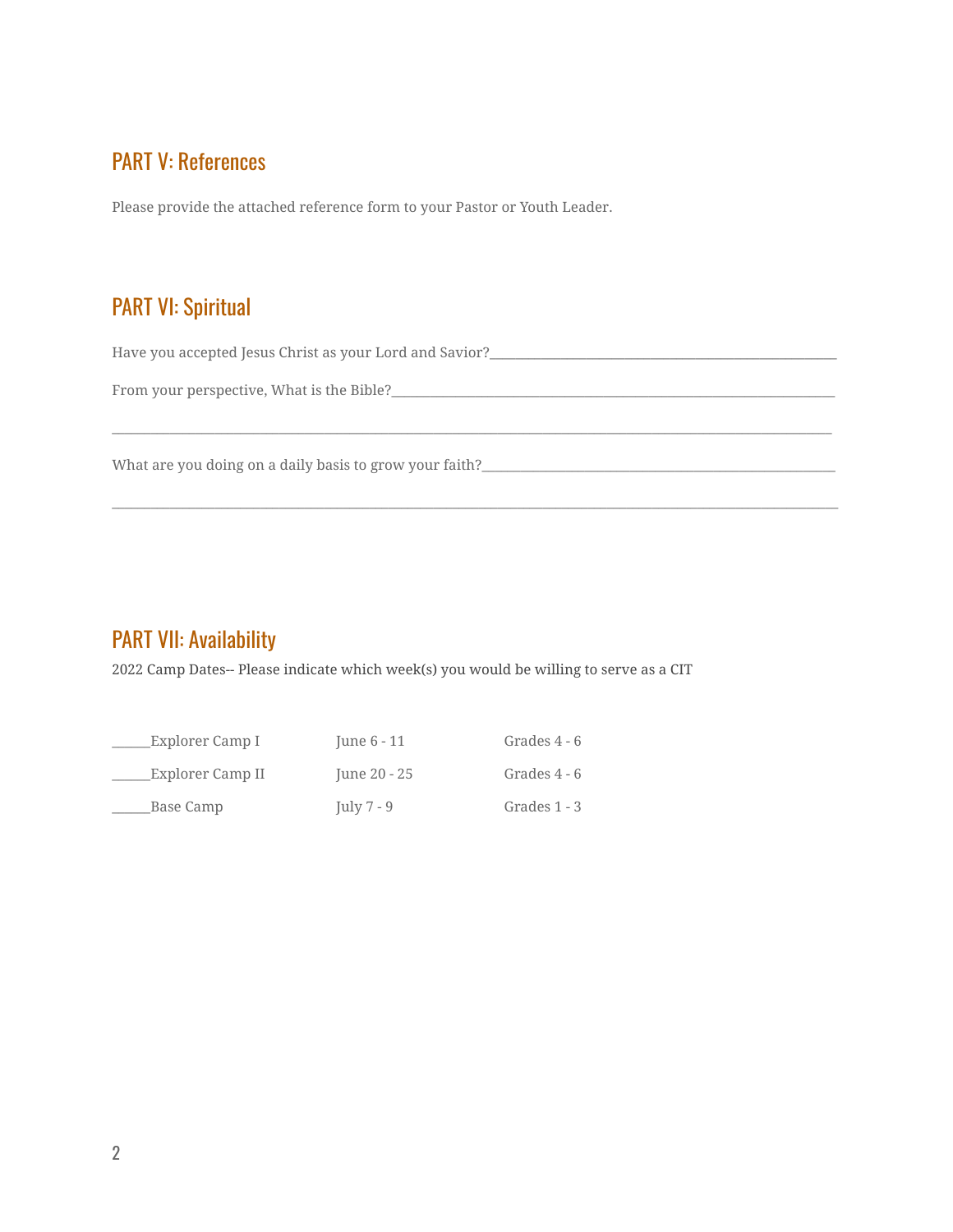### Commitment of Applicant

I understand that if I am accepted into the Counselor in Training program and if any statement herein is not true, I may be released immediately.

I understand that I will be required to abide by all camp policies, standards, and regulations, as they are declared from time to time.

I further understand that I hereby authorize Wabash Park Camp and Retreat Center to contact prior employers and any references listed herein to verify all information provided and to obtain any and all information related to my character and past work performance. I further hereby release all references and prior employers from any liability for information provided in good faith.

I affirm that I have neither been convicted of nor am I the subject of, pending charges for any offense involving actual or attempted child abuse or sexual molestation in any jurisdiction.

I hereby affirm and acknowledge, by signing immediately below, that all of the information provided and all of my answers to the foregoing questions are true and complete, and that any misrepresentation or omission may be grounds for rejection or if later employed, dismissal.

\_\_\_\_\_\_\_\_\_\_\_\_\_\_\_\_\_\_\_\_\_\_\_\_\_\_\_\_\_\_\_\_\_\_\_\_\_\_\_\_\_\_\_\_\_\_\_\_\_\_\_\_\_\_\_\_\_\_ \_\_\_\_\_\_\_\_\_\_\_\_\_\_\_\_\_\_\_\_\_\_\_\_\_\_\_\_\_\_\_\_\_\_

Signature of Applicant Date Date Date Date

Printed Name

#### FINAL INSTRUCTIONS

Send this completed application to the addresses below.

\_\_\_\_\_\_\_\_\_\_\_\_\_\_\_\_\_\_\_\_\_\_\_\_\_\_\_\_\_\_\_\_\_\_\_\_\_\_\_\_\_\_\_\_\_\_\_\_\_\_\_\_\_\_\_\_\_\_

Wabash Park Camp & Retreat Center

Attention: Penny Jones

1062 S. Pershing Ave.

Indianapolis, IN 46221

 $-OR-$ 

Email: [PennyCamp27@gmail.com](mailto:PennyCamp27@gmail.com)